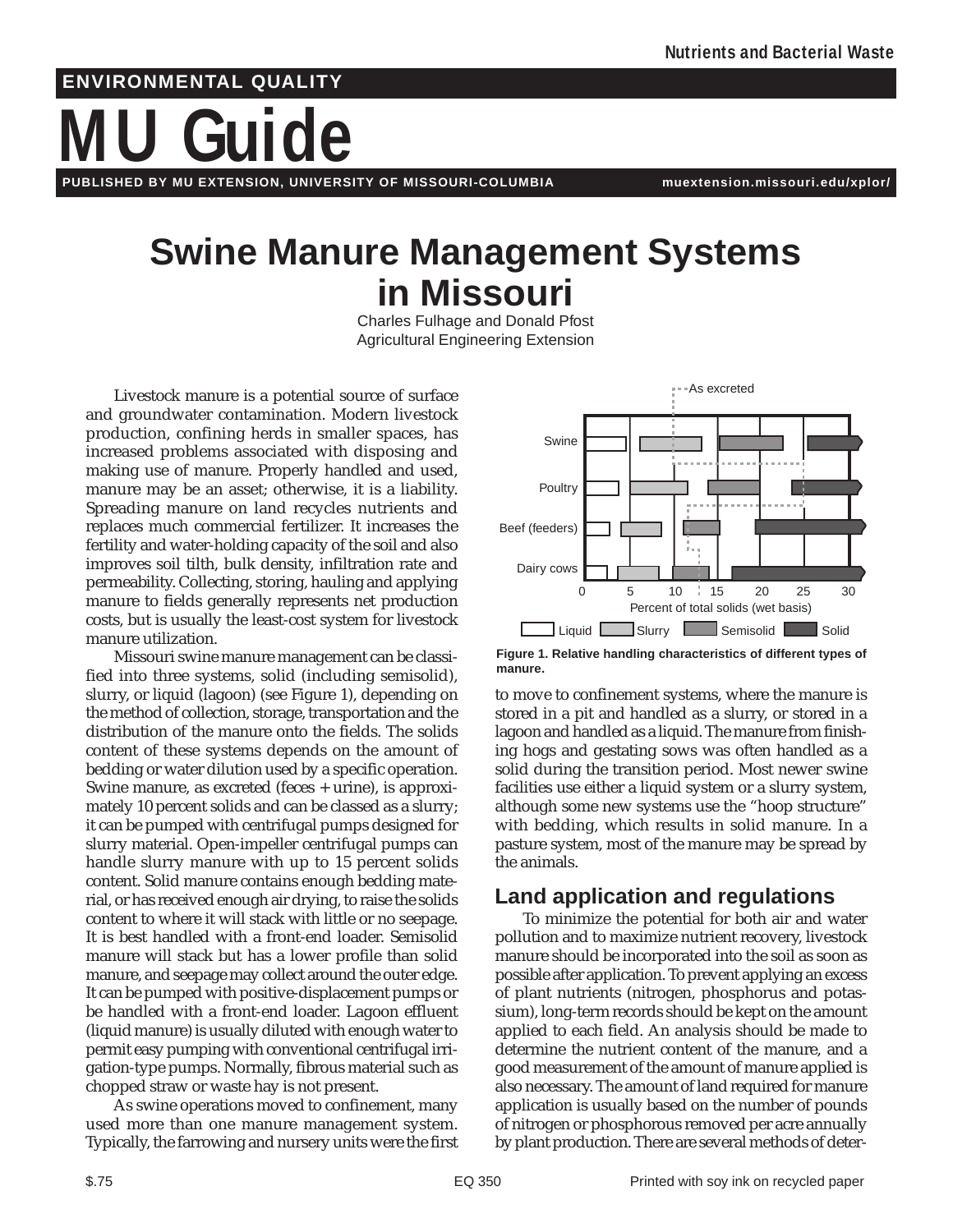mining nutrient requirements. When determining ideal manure nutrient requirements in the field, consideration needs to be given to data from manure nutrient analysis, soil tests, crop yield and plant tissue analysis. See MU publications EQ201 and EQ202 for information on land application and fertilizer value of manure.

Solid, slurry and lagoon systems, or a combination, can be developed to meet Missouri Clean Water Law requirements. Consult local health and regulatory authorities and have all plans approved before constructing any manure handling system. A swine operation with 2,500 head or more weighing over 55 pounds, or 15,000 nursery pigs under 55 pounds, or the equivalent, is required to obtain a construction and operating permit from the Missouri Department of Natural Resources. Smaller systems, which do not require regulatory permits, should be designed and constructed to the same standards and specifications as a permitted system. Any livestock manure management system, regardless of size, must be designed and operated in a manner that does not pollute ground or surface water.

The state of Missouri has passed an environmental law that classifies confined animal feedlot operations based on size in "animal units." The required buffer distance for each class is shown in the following table. The buffer distance is from the facility to any public building or "non-owned," occupied dwelling, a dwelling not owned by the feedlot operation.

| <b>Class</b> | <b>Animal units</b> | <b>Head of swine</b> | <b>Buffer</b><br>distance |
|--------------|---------------------|----------------------|---------------------------|
| Class IA     | 7.000 AU*           | 17.500 head**        | 3,000 feet                |
| Class IB     | 3.000-6.999 AU      | 7.500-17.499 head    | 2,000 feet                |
| Class IC     | 1,000-2,999 AU      | 2,500-7,499 head     | 1.000 feet                |
| Class II     | 300-999 AU          | 750-2,499 head       |                           |

\* An animal unit is based on the amount of manure excreted by a 1,000-pound beef animal. By MDNR rules, 2.5 swine weighing over 55 pounds or 15 swine weighing between 10 and 55 pounds equals one animal unit.

\*\* Numbers in this column are for the number of swine weighing over 55 pounds in each class.

Contact the Technical Assistance Program (TAP) at the Missouri Department of Natural Resources (Phone 1-800-361-4TAP) or your local MU Extension or Natural Resources Conservation Service office for information about permits and assistance in planning manure management systems.

#### **Manure nutrient losses by system**

Manure nutrient losses vary widely depending on such factors as storage time, treatment method and time elapsed between land application and incorporation, as shown in Tables 1 and 2.

#### **Solid manure systems**

Most older facilities with concrete floors employ solid manure handling. Solids may be scraped and hauled to a field or stockpiled for later hauling when **Table 1. Percent of original nutrient content of swine manure retained by various management systems.**

| <b>Management system</b>                                                                                       | Nitrogen (N) | E<br><b>Phosphorus</b> | Potassium (K) |  |
|----------------------------------------------------------------------------------------------------------------|--------------|------------------------|---------------|--|
| Manure stored in an open lot in cool,<br>humid region                                                          | 55-70        | $65 - 80$              | $55 - 70$     |  |
| Manure liquids and solids stored in a<br>covered, watertight structure                                         | 75–85        | $85 - 95$              | $85 - 95$     |  |
| Manure liquids and solids stored in an<br>uncovered, watertight structure                                      | $70 - 75$    | $80 - 90$              | $80 - 90$     |  |
| Manure stored in pits beneath slatted<br>floor                                                                 | 70–85        | $90 - 95$              | $90 - 95$     |  |
| Manure treated in an anaerobic lagoon<br>or stored in manure storage pond after<br>being diluted more than 50% | $15 - 30$    | $35 - 50$              | $50 - 60$     |  |
| <b>Note:</b> Phosphate $(P_2Q_5) = 2.29 \times P$ potash $(K_2Q) = 1.21 \times K$ .                            |              |                        |               |  |

 $(\Gamma_2 \cup_{5} )$ P; potash  $(K_2O) = 1.21 \times$  K. **Source:** Agricultural Waste Management Field Handbook, Table 11- 5 and Midwest Plan Service, MWPS-18, Table 10-1.

**Table 2. Percentage of nitrogen in applied manure available to the soil. (Ammonia volatilization causes the predicted losses.)**

| <b>Application method</b>                            | Percentage of applied nitrogen<br>available to plants |          |          |  |
|------------------------------------------------------|-------------------------------------------------------|----------|----------|--|
| Injection                                            | 95                                                    |          |          |  |
| Irrigation                                           | $60 - 85$                                             |          |          |  |
| Broadcast (fresh solids)<br>Days between application |                                                       |          |          |  |
| and incorporation                                    | Soil conditions                                       |          |          |  |
|                                                      | warm dry                                              | warm wet | cool wet |  |
| 1                                                    | 70                                                    | 90       | 100      |  |
| 4                                                    | 60                                                    | 80       | 95       |  |
| 7 or more                                            | 50                                                    | 70       | 90       |  |

**Source:** Agricultural Waste Management Field Handbook, Table 11-6 and Midwest Plan Service, MWPS-18, Table 10-2.

land for application is available or when field conditions permit. Manure with 75 to 80 percent moisture content can usually be handled as a solid. Swine manure, as excreted, contains about 91 percent water.

The consistency of solid manure will vary with the amount of bedding incorporated into the manure or the amount of drying that occurs before hauling. Addition of 15 pounds of dry wheat straw per 100 pounds of fresh manure (equivalent to about 5 pounds of straw per day per sow and litter) is needed to permit handling swine manure as a solid. Solid handling systems using minimal amounts of bedding and with most of the liquid evaporated, or drained off to a soil-plant filter or liquid storage, minimize the volume and weight of manure to be transported to fields and spread.

#### **Deep-litter systems in hoop structures**

A recent development in solid manure management for swine is the "hoop structure" or "deep litter" concept. In this system, hogs are confined on a layer of absorbent material such as sawdust, ground corn stalks, or other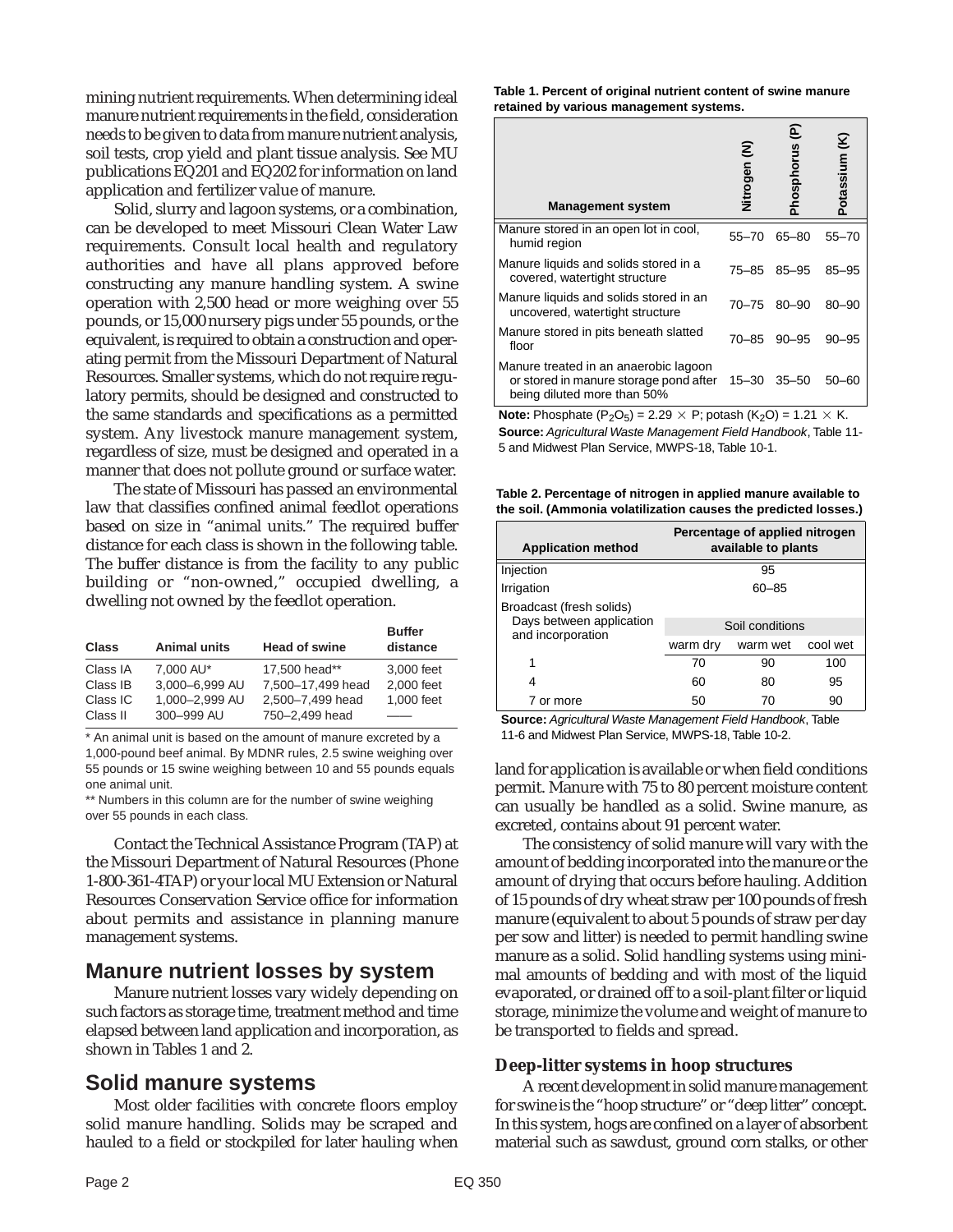fibrous material. Manure deposited in the 18-inch-deep layer is mixed by animal activity and absorbed. Some composting may occur within the deep litter. The mixture of manure and bedding is removed and spread on fields as a solid, and a new layer is placed in the building after each group of hogs is marketed. Bedding use in hoop structures is about 200–300 pounds of bedding per finishing pig. No lagoon or management of liquids is required with this approach, so that manure can be handled entirely in the solid form. Another perceived advantage is lower capital cost for the confinement facility. Disadvantages include somewhat compromised animal performance (lower feed efficiency, lean carcass characteristics) when compared with performance in a traditional confinement building. Thus far, use of this system has been limited to small producers.

#### **Scraping systems**

Manure from bedded housing usually has to be handled as a solid. As a semisolid, manure can be scraped into a holding area where liquids are allowed to drain off. Scraping can be done by hand, by tractormounted blades, or by gutter scrapers pulled by cables or chains. In Missouri, small tractors with front- or rearmounted blades and skid-steer loaders are commonly used for mechanically scraping manure. Tractor scrapers function better in cold weather and tend to be more dependable than gutter scrapers.

#### **Loaders**

Front-end tractor loaders (Figure 2) can remove manure from large areas with high clearances. Traction and stability can be a problem, although wide front axles can improve stability, and weights on the rear wheels or front-wheel-assist can improve traction. Skid steer loaders can work in cramped quarters and, in general, lessen time and hand labor expended.



**Figure 2. Tractor with front loader moves solid manure to a spreader.**

#### **Manure spreaders**

Most solid manure spreaders have moving apron chains to move the load rearward to beaters. Flail-type spreaders have chains attached to a shaft that revolves at high speed to sling the manure out of the tank. Flailtype spreaders are also suited for semisolid manure.

#### **Manure storage**

Storage is required with most solid handling systems because of weather or limited available fields. A 120-day minimum storage capacity is recommended. The storage area should have all-weather access with surface runoff water diverted from the storage area. Any draining liquid should be directed to a soil-plant filter, lagoon or holding pond. A roof can eliminate the need for collecting and storing runoff from the storage area.

#### **Slurry manure systems**

Slurry systems were more commonly used during the early transition period from pastures and open lots to total confinement. Slurry systems maximize recovery of plant nutrients from manure and are often used where geological conditions are unsuitable for a lagoon system. The volume of manure handled with slurry systems is greater than with solid systems because of the higher water content (6–13% solids), but slurry systems allow the manure to be handled as a fluid. Normally, bedding is not used with slurry systems.

Slurry systems may have deep-pit storage under the building or shallow pits with pull-plug flushing or scrapers to move manure to outside storage, either in tanks (concrete or metal) or in earthen basins. Scraped systems tend to produce higher odor levels in buildings than slatted systems in which manure is submerged in water.

Swine slurry is usually transported in tank wagons or pumped through pipes or hoses to tractor-drawn injectors or large-gun irrigators. Agitation is required during the emptying process to remove settled solids when the manure is collected and stored in pits.

Agitation of pits under occupied buildings may cause death of animals (and people) unless ventilation rates are increased to prevent the buildup of lethal levels of hydrogen sulfide. It can kill swine or humans in a few breaths, and humans cannot detect high concentrations.

#### **Characteristics**

Slurry manure usually contains 87 to 94 percent moisture content and can be handled as a fluid but may require special pumps. Manure with 96 to 98 percent water content can be handled with ordinary pumps and flushing equipment if excessive straw or fibrous material is not present. For conventional pumping, 1.25 gallons of water must be added to dilute a gallon of fresh swine manure to 96 percent moisture content. This more than doubles the volume of manure to be stored and transported.

Slurry systems are designed to minimize dilution, thus making it possible to use tank wagons for transportation and application. Efforts should be made to minimize unnecessary addition of water (from wash water, leaky waterers and rain water). Hauling extra water with a slurry system is not practical. Flushing is not suited to a slurry manure management system.

For example, assume twenty-four 375-pound sows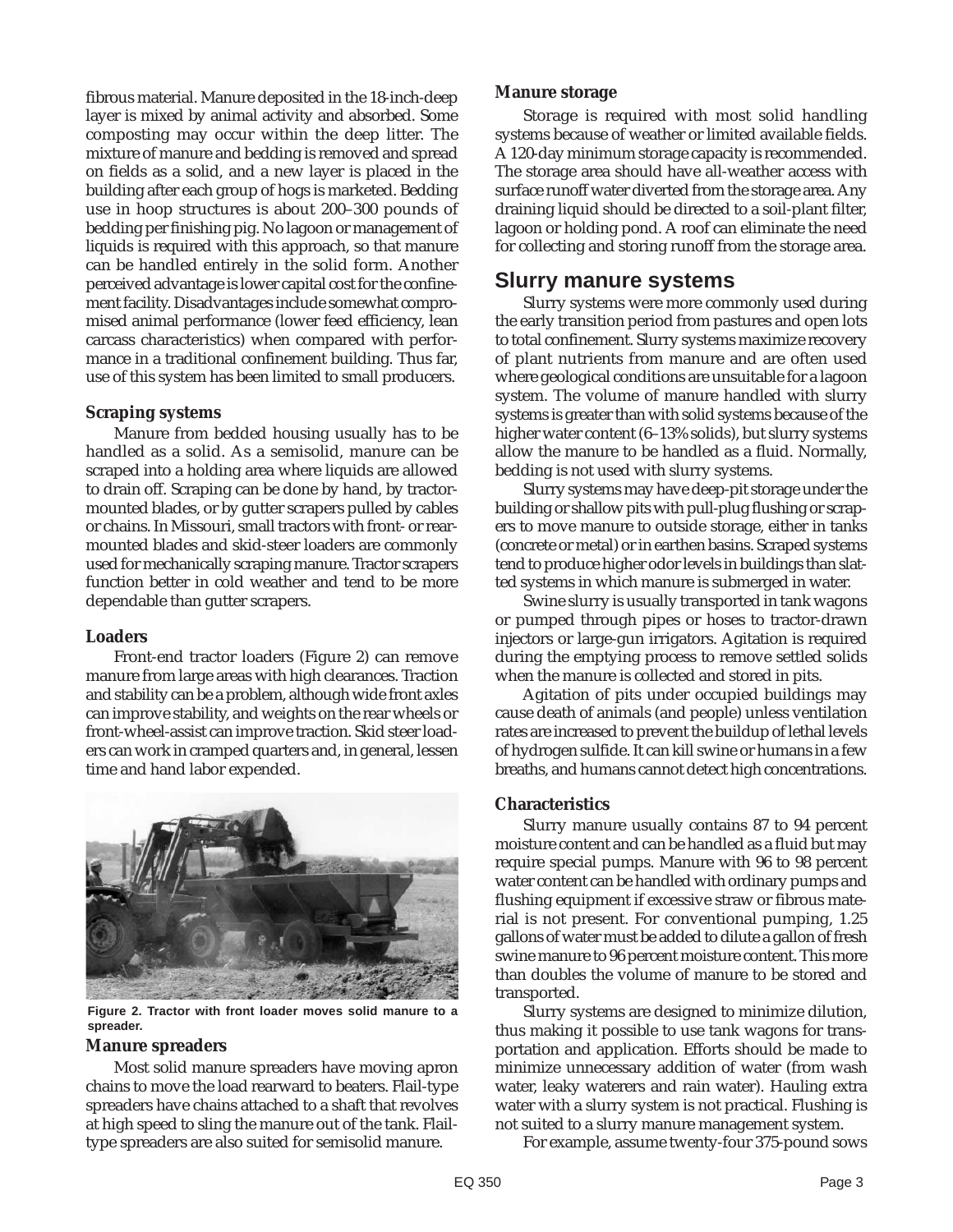and their litters of pigs produce 96 gallons of undiluted manure per day. Hauling their yearly waste output will require 12 trips to the field with a 3,000-gallon tank wagon. If manure is diluted to 4 percent solids, 26 trips per year will be required.

#### **Slurry manure storage**

Slurry can be stored in earthen basins, belowground and above-ground concrete tanks and either lined or unlined metal tanks. A 180-day minimum storage capacity is recommended. In some locations, soil type can prohibit the use of earthen basins or require the use of a membrane-type liner. In these locations, concrete or steel manure storage tanks may be used. Consider using a cover to prevent additional rainfall from entering the structure.

Depending on the location of buildings and lots, it may be possible to gravity drain or scrape manure into the storage structure. In-ground tanks must be designed to resist lateral forces from the soil when the tank is empty. Outside drainage is usually required to prevent the tank from floating when it is empty and the soil is saturated. Most above-ground tanks have the added expense of a dedicated pump to transfer manure in and out of the facility.

#### **Earthen basins**

Earthen basins are usually partially below the original grade and partially above. Berms should be constructed to divert surface runoff water from the basin. Check with the Natural Resources Conservation Service and the Missouri Division of Geology and Land Survey for suitable sites, soil suitability and construction details to prevent seepage from polluting ground or surface water. Earthen basins must be constructed with a clay seal (on the bottom and sides) conforming with CWC (Clean Water Commission) rules to prevent leakage. In some cases, an artificial liner may be required. If the site has a high potential for a subsurface collapse, the Missouri Department of Natural Resources will not approve an earthen manure storage structure. In these cases, an alternate storage site must be selected, or a concrete or steel tank must be used.

#### **Scrape to storage**

Scraping into below-ground storage areas can reduce equipment investment and maintenance costs. Any system that involves uncovered concrete lots, alleys or exercise areas increases the amount of runoff water that is hauled. Above-ground tanks require scraping into a collection pit and then pumping.

#### **Pumps**

Pumps are frequently used to move manure into tanks and to move manure from tanks into tank wagons. High-capacity pumps (1,000 to 3,000 gallons per minute) are used to remove swine manure from storage, with



**Figure 3. High-capacity pumps can be used to agitate slurry pits and lagoons.**

extra capacity for agitation to mix solids and liquids (Figure 3).

#### **Tank wagons**

Tractor-drawn tank wagons have capacities from 1,000 to 10,000 gallons. For long hauls or large operations, a tank truck may be more economical. Tank wagons can either spread the liquid on the soil or be equipped with knives or disks to inject or to incorporate the slurry into the soil. Injection reduces odors and nitrogen loss but requires considerable power to pull the tank wagon and injectors at a reasonable speed.

Injection cannot be done when the soil is frozen or if it is too rocky. Likewise, spreading manure on frozen soil could pollute surface water if rain or snow occurs while the ground is still frozen. Therefore, spreading manure on frozen ground is prohibited by the Missouri Department of Natural Resources.

Slurry manure systems require more land for application than lagoon systems because more plant nutrients are retained. In Missouri, about five times as much land is usually required for slurry systems than for lagoon systems.

#### **Drag-hose injectors and incorporators**

Tractor-drawn drag-hose injectors (Figure 4) and incorporators (Figure 5) reduce the odor and nitrogen volatilization from land application of slurry and lagoon effluent. These units are becoming more common in Missouri and are often owned by custom operators.



**Figure 4. Tractor-drawn drag-hose injectors reduce the odor and nitrogen volatilization associated with land application of manure.**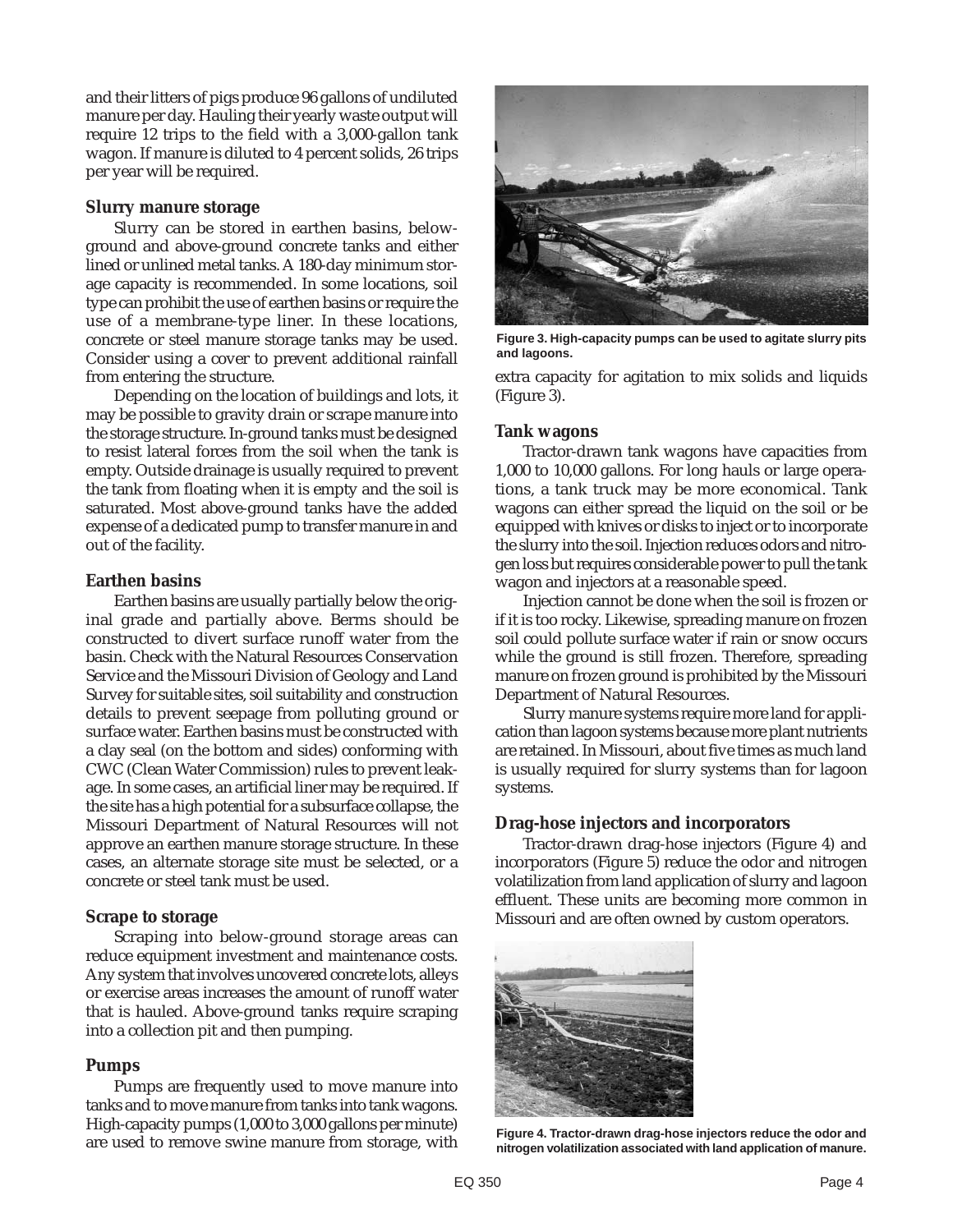

**Figure 5. Tractor-drawn drag-hose incorporators and injectors are commonly owned by custom operators.**

#### **Lagoon manure systems**

Many swine operations employ a lagoon (liquid) system, either with a flush system or with a "pull-plug" system, for transporting the manure to a lagoon for storage/treatment. Lagoons are applicable where flushing is desired or where significant amounts of lot runoff must be contained. Swine lagoon effluent usually contains less than 2 percent solids. Swine manure containing less than 4 percent solids may be classified as a liquid and can be handled by conventional pumps, pipes and irrigation systems to minimize the labor involved in transporting and applying the manure to the land (soil-plant filter) to be used by crops.

#### **Characteristics**

Lagoon systems handle highly diluted manure (96 percent or more water) that can be pumped through irrigation systems. Most unagitated lagoon effluent is more than 99 percent water.

Flushing or pull-plug is the preferred method of manure collection and transportation for many Missouri swine producers because it eliminates the labor required for scraping and transporting manure to storage. Lagoons complement these systems because they provide storage at relatively low cost and provide a source of recycle water. Fresh water flushing should be used only if the system is so designed.

The anaerobic treatment of manure usually results in acceptable odor levels when lagoons are properly designed, located, constructed and managed. Odor problems from land application of anaerobic lagoon liquids by irrigation can be held to a minimum by choosing the proper time to make the application.

As shown in Table 1 for lagoons, 70 to 85 percent of the estimated input nitrogen can be lost in a lagoon, but this can be an advantage if limited land is available for manure disposal. The amount of nitrogen available from the lagoon can vary widely depending on such factors as storage time, time of year and dilution by rainfall. For large operations, lagoons provide the least-cost alternative for storage on a per-animal basis. Consideration should be given to separating fibrous material (if bedding is used) from the manure going to the lagoon. Experience has shown that excessive amounts of this material can build up as a surface crust and increase the rate of sludge accumulation in the lagoon, thus decreasing the lagoon's long-term effectiveness as a waste storage and treatment facility.

Lagoons are usually designed for a 365-day storage capacity with all manure going into the lagoon. This includes manure from gestating sows and replacement gilts. Also note that lagoons are not allowed by MDNR in areas where subsurface collapse potential is high.

Lagoons are usually formed by excavation and above-ground berms. The berms divert surface runoff water from the lagoon, but a diversion channel may be required. A clay seal (compacted by a sheepsfoot roller to meet DNR requirements) must be applied to the bottom and sides. Also, lagoons must be filled with fresh water to the minimum operating level and the berms seeded and mulched before operation. The minimum design volume increases from south to north Missouri.

#### **Pumps**

Conventional irrigation pumps are adequate for pumping lagoons if the intake is floated about 1 to 2 feet below the surface. The floating intake prevents surface debris interference and reduces the handling of sludge.

Centrifugal power-takeoff irrigation pumps are a practical alternative for irrigating from lagoons. Small engine-mounted, low-lift pumps can also provide adequate capacity and pressure to pump a small lagoon.

## **Land application by irrigation**

A complete manure management system includes methods of spreading manure in a pollution-free manner. It is important that all irrigation systems be monitored while liquid manure is being applied so no runoff occurs at the application site.

#### **Surface irrigation systems**

Uniform application is essential to proper fertilizer use. Design for cutback (high initial flow to get the water across the field fast, then reduce the flow rate) or use a "clean water" presoak or use surge irrigation valves to get even application. Gated pipe can provide a low-cost distribution system for pumping small lagoons, especially where uniform application is not critical. Small systems can use a "homemade" gated pipe made from polyethylene pipe (e.g., using 2-inch-diameter pipe for 50 gpm systems) with holes in the pipe at 30- to 40-inch intervals. The holes must be small enough that flow is distributed out of all of the holes, but large enough that they do not become clogged by small solids. These systems are feasible for small lagoons but have been used for larger lagoons. For larger systems, commercial gated pipe with adjustable gates is an alternative.